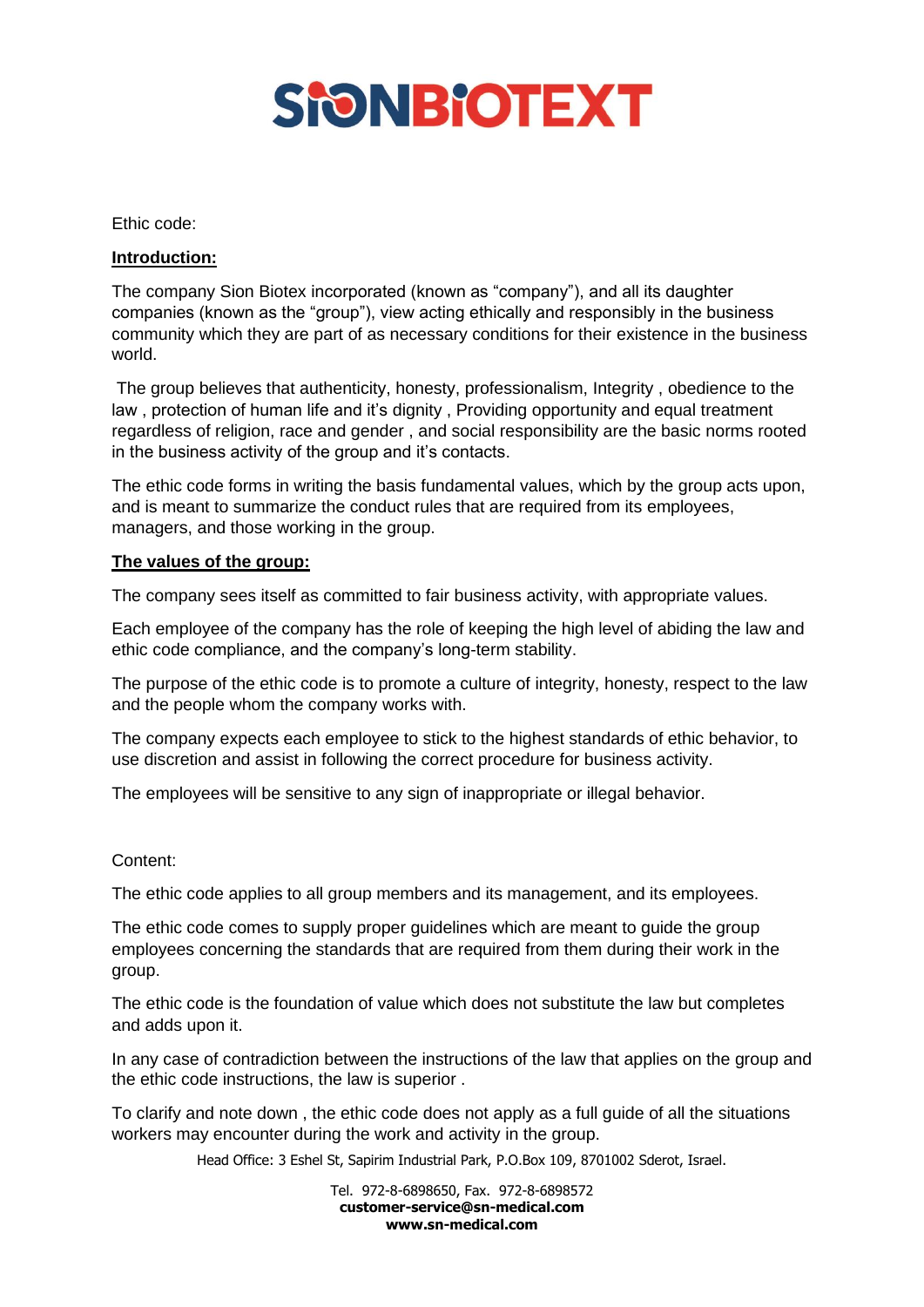# **SHONBIOTEXT**

Obedience to the instructions of the law:

It is prohibited on all the company employees to take part in any activity that can contradict or might even arise contradiction with the company interests and their personal interests.

Company employees should avoid any situation that might cause them to fill their role through a personal perspective.

-Company employees are committed to working in a fair and honest way with the suppliers and service providers.

Often interest contradictions arise when contacting suppliers.

Decisions on choosing a supplier and purchase orders should always be on a business-based agenda subject to external objective tests of interest contradictions.

- Company employees are allowed to receive gifts from company suppliers, different gifts with symbolic meaning and minor value can be classified as PR , Sales promotion, which are appropriate to the circumstances and which cannot effect the decision making of the employee an cause him to act not in favor of the company. Any employee that encounters conflict of interests that applies to him coworker, must report that to his supervisor or the ethic code supervisor in the company.

# Company commitment towards its employees:

The group sees itself as responsible to the safety and employment stability of its employees and invests many resources to supply proper working terms, through open and stable employer-employee relationship.

The group works to promote its employees' rights and their safety by commitment to prevention of work related accidents, keeping the employees' rights to unite, prevention of discrimination, prevention of inappropriate working terms , prevention of sexual harassment.

# Safety at work:

The group makes sure to follow the relevant laws, to create a safe working environment to maintain its employee's health and work safety.

The group applies safety instructions in each of its facilities in accordance to the activity that is being carried in it.

Each group employee is obliged to abide by the safety instructions relevant to keeping the other employees' safety and his own in accordance with the work he is carrying out.

Each employee must report the person in charge of safety in the facility in case of safety event or arise of concern for a safety event and any deviation from the relevant safety instructions.

# Management responsibility:

Head Office: 3 Eshel St, Sapirim Industrial Park, P.O.Box 109, 8701002 Sderot, Israel.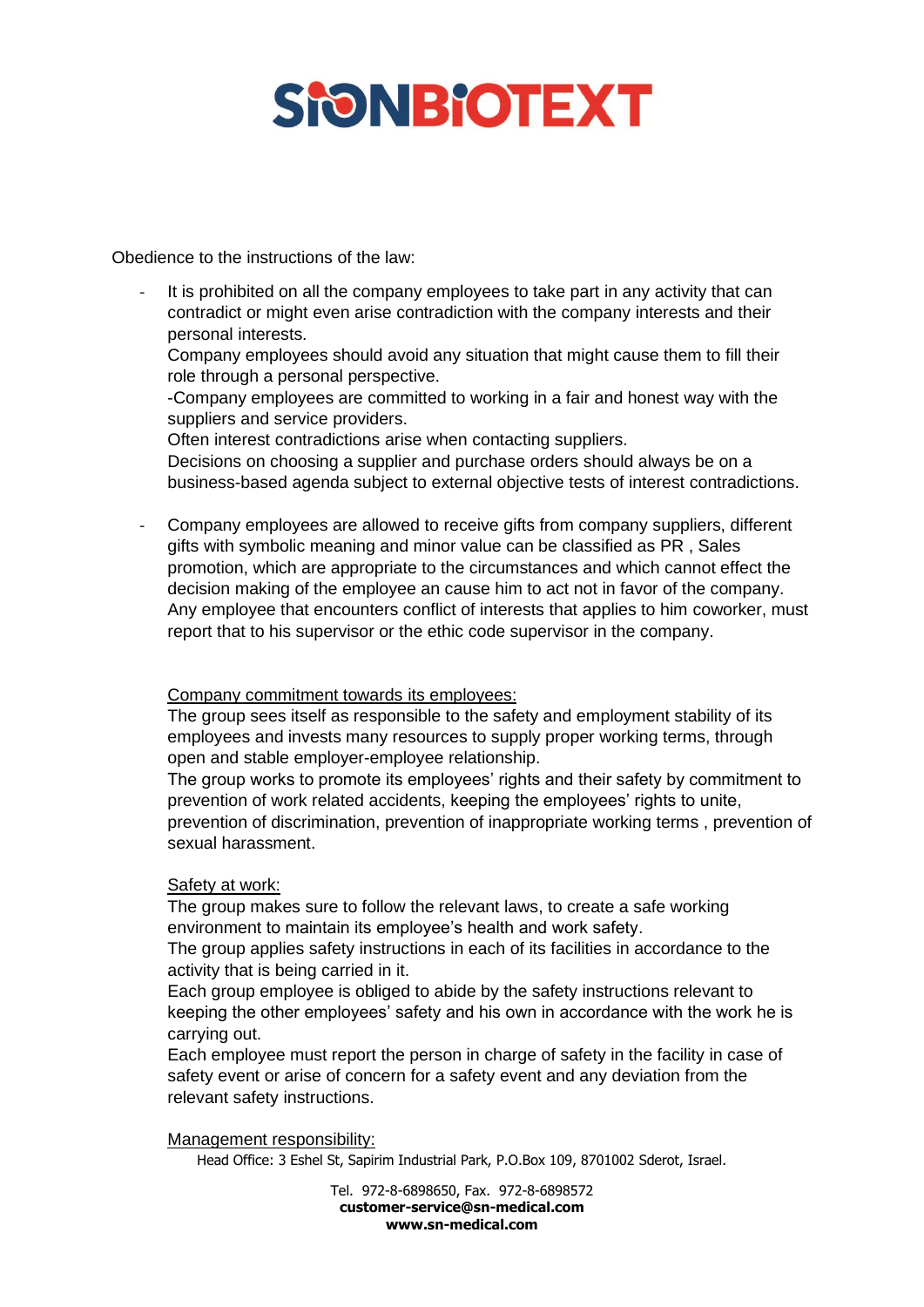

The group requires from its managers to be a personal example to the employees among other things to keep an appropriate working environment that promotes good behavior.

In Addition, the managers in the group are required to make sure the employees that are under their section keep the instructions of the law and follow the following ethic code.

### EHS - Environmental health safety:

As a productive company we are aware of the effects of our activity on the environment and accept upon ourselves the full responsibility for it. We are aware that taking an environmental approach from our side could help in maintaining the environment for future generations.

Therefore, we see it as a goal and challenge to minimize the effects of our activity on the environment and increase the awareness of protecting the environment among our employees, suppliers, and our consumers.

We commit to act in order to improve our environmental performance in the place we are operating. We shall act through environmental consideration, by taking environmental factors into consideration while making different decisions. We will strive for excellence in preserving the environment while developing solutions, for the entire life cycle of our products and our value chain in the planning development and production stages.

We shall act to increase the environmental awareness among our employees, customers, partners, and our suppliers and consumers.

#### Prohibition of competition:

Company employees shall avoid any action that is related to competition with the company's business and shall avoid taking business advantage of the company in order to receive any benefit for themselves or any other factor (such as relatives). It is the employee responsibility to report to the company of any document or information that are related to the company business which were handed to the employee due to his role in the company.

Employees that have business communication with different service providers due to their role in the company shall operate putting the company's benefit as the top priority and not their personal benefit.

#### Prohibition of abuse of status:

Company employees that are managers or supervisors of other employees, shall not take advantage of their status towards employees about any personal nonwork related matters, and shall avoid receiving any benefits from those that are directly under their supervision (such as: Money loans, financial guarantee etc.) company employees shall not exploit their status to promote their personal matters or anybody else's, and shall not make use of the company name or their title for any activity besides their work in the company.

Head Office: 3 Eshel St, Sapirim Industrial Park, P.O.Box 109, 8701002 Sderot, Israel.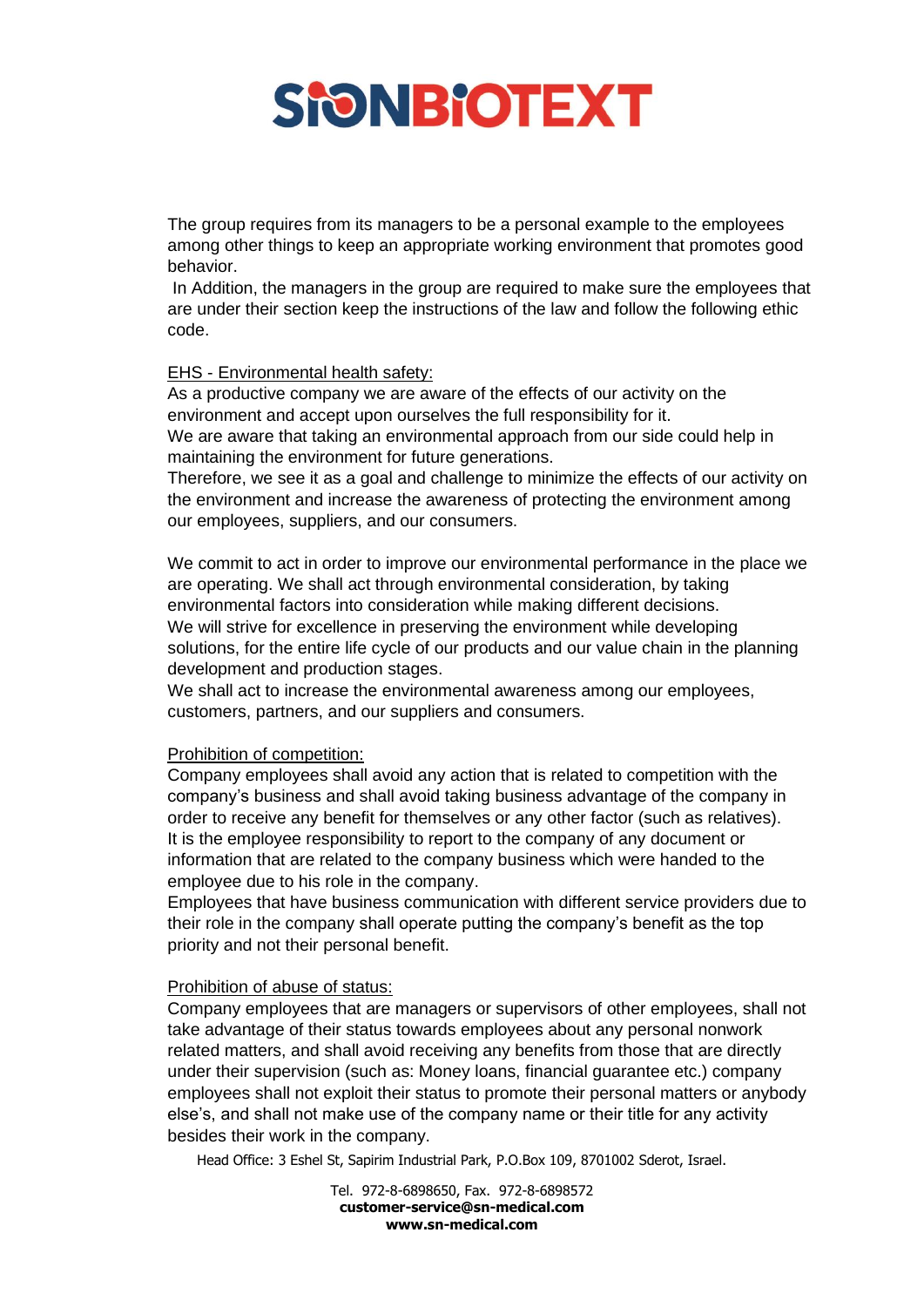

## Activity involving company clients:

Company employees/or those that work in its name, are prohibited from receiving any benefits or any promises of items of value, in order to achieve this or that sort of business advantage, and they are prohibited from receiving any benefits from the company's private clients and its clients which are public employees, both indirectly or directly, in order to advance transactions, winning auctions, or any other advantage. In case the company decides to give symbolic gifts (usually for events/holidays etc.) those shall only be given by permitted employees, that shall make sure to keep the company procedures and law concerning such matters.

### Secrecy:

Company employees and those that carry any role in the company are committed to keeping the company's business and trade secrets.

Company employees are required to make careful and proper use in the different types of information while maintaining the company's secrecy.

The business commercial secrets include among other things all company documents, information on clients and other factors which the company is in contact with, business plans and strategies.

### Protection of company properties:

Company employees and those that carry a role in it, are committed to keeping the company's properties and guarantee the appropriate use of them only for the business operation of the company. The company employees are to use the company properties only for company use and its operation it is prohibited to use for private needs.

Company employees and those that carry a role in it are expected to keep the property in their use under appropriate terms, and shall make use of it carefully , economically and efficiently.

#### Additional occupation during working hours:

Company employees shall avoid any activity that is not related to their work during working hours, whether such activity is rewarding or not, whether it's private or public, and everything else unless the employee has received permission in writing from his supervisor.

#### Rules of conduct during work:

Company employees and those that carry a role in it shall keep the work safety rules and carry their duties only in accordance with their professional working opinion, shall keep appropriate appearance for their role and status and shall act respectfully towards their colleagues while cooperating with them.

During work company employees and those that carry a role in it shall act respectfully, loyally, and honestly towards others, and shall avoid any actions or declarations concerning religion, community, race, gender, or ethnic groups.

Head Office: 3 Eshel St, Sapirim Industrial Park, P.O.Box 109, 8701002 Sderot, Israel.